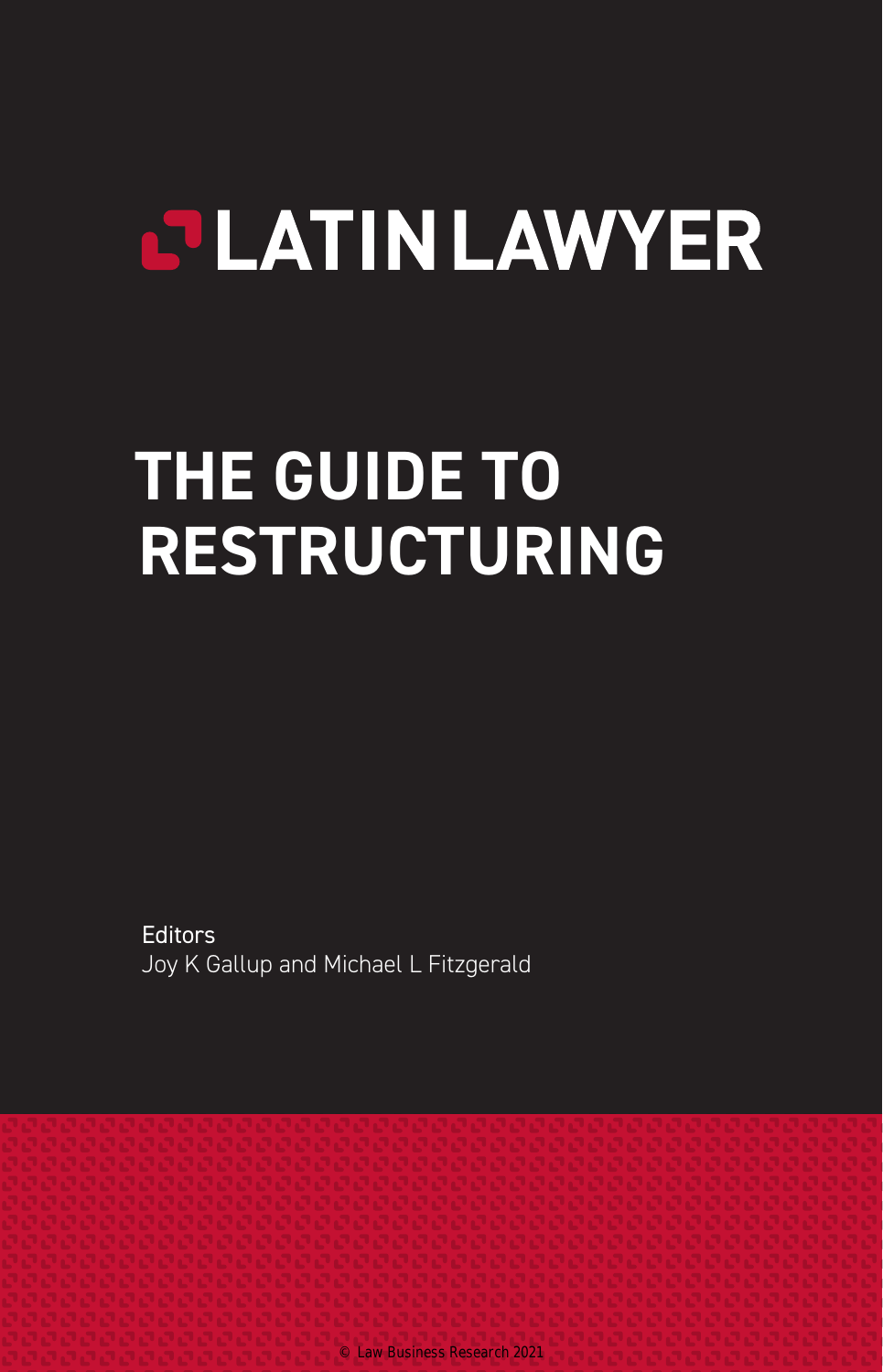# **The Guide to Restructuring**

**Editors** 

Joy K Gallup Michael L Fitzgerald

Reproduced with permission from Law Business Research Ltd This article was first published in October 2021 For further information please contact insight@latinlawyer.com

© Law Business Research 2021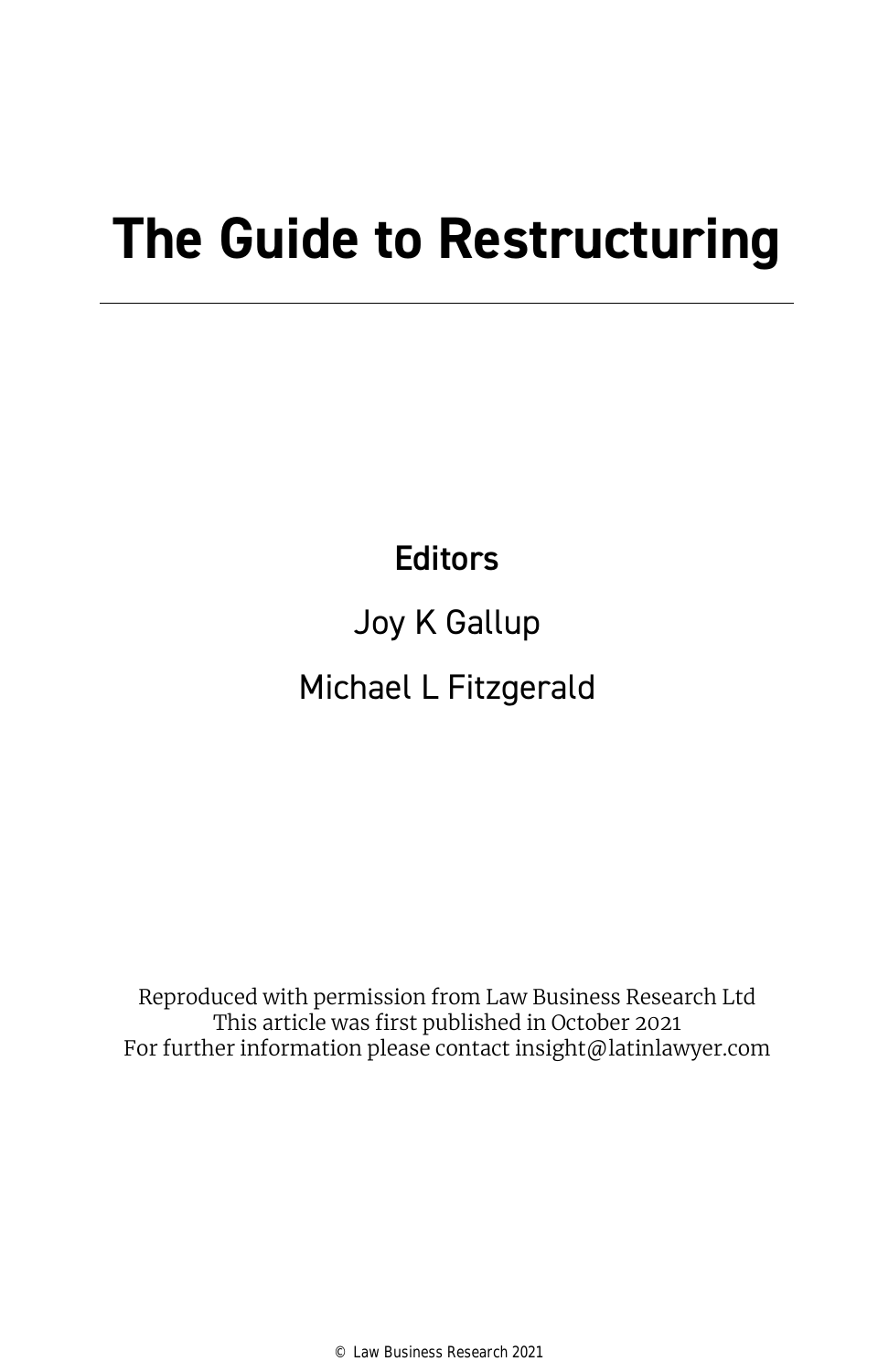**Publisher** Clare Bolton

**Deputy Publisher** Rosie Creswell

**Senior Account Manager** Monica Fuertes Britez

**Senior Content Coordinator** Hannah Higgins

**Production and Operations Director** Adam Myers

**Production Editor** Caroline Fewkes

**Subeditor** Simon Tyrie

#### **Chief Executive Officer** Nick Brailey

Published in the United Kingdom by Law Business Research Ltd, London Meridian House, 34-35 Farringdon Street, London, EC4A 4HL, UK © 2021 Law Business Research Ltd www.latinlawyer.com

No photocopying: copyright licences do not apply.

The information provided in this publication is general and may not apply in a specific situation, nor does it necessarily represent the views of authors' firms or their clients. Legal advice should always be sought before taking any legal action based on the information provided. The publishers accept no responsibility for any acts or omissions contained herein. Although the information provided is accurate as of September 2021, be advised that this is a developing area.

Enquiries concerning reproduction should be sent to Law Business Research, at the address above. Enquiries concerning editorial content should be directed to the Publisher – clare.bolton@lbresearch.com

ISBN 978-1-83862-753-9

Printed in Great Britain by Encompass Print Solutions, Derbyshire Tel: 0844 2480 112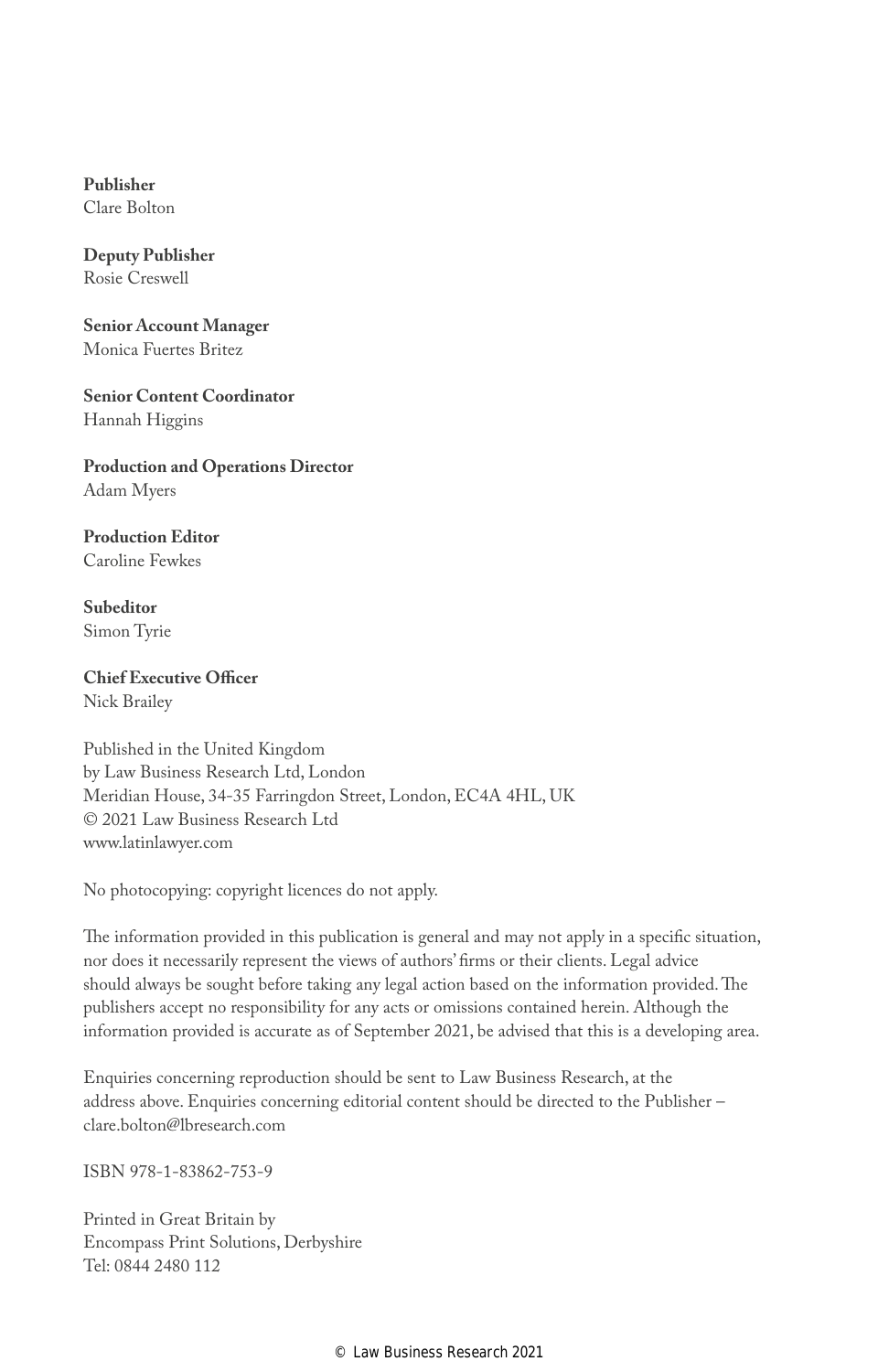## Acknowledgements

The publisher acknowledges and thanks the following for their learned assistance throughout the preparation of this book:

Corona & Nepote, SC

Creel, García-Cuéllar, Aiza y Enriquez, SC

D'Empaire

Felsberg Advogados

Marval, O'Farrell, Mairal

Mattos Filho, Veiga Filho, Marrey Jr e Quiroga Advogados

Paul Hastings LLP

PwC México

Sainz Abogados, SC

Santamarina y Steta SC

Seabury Securities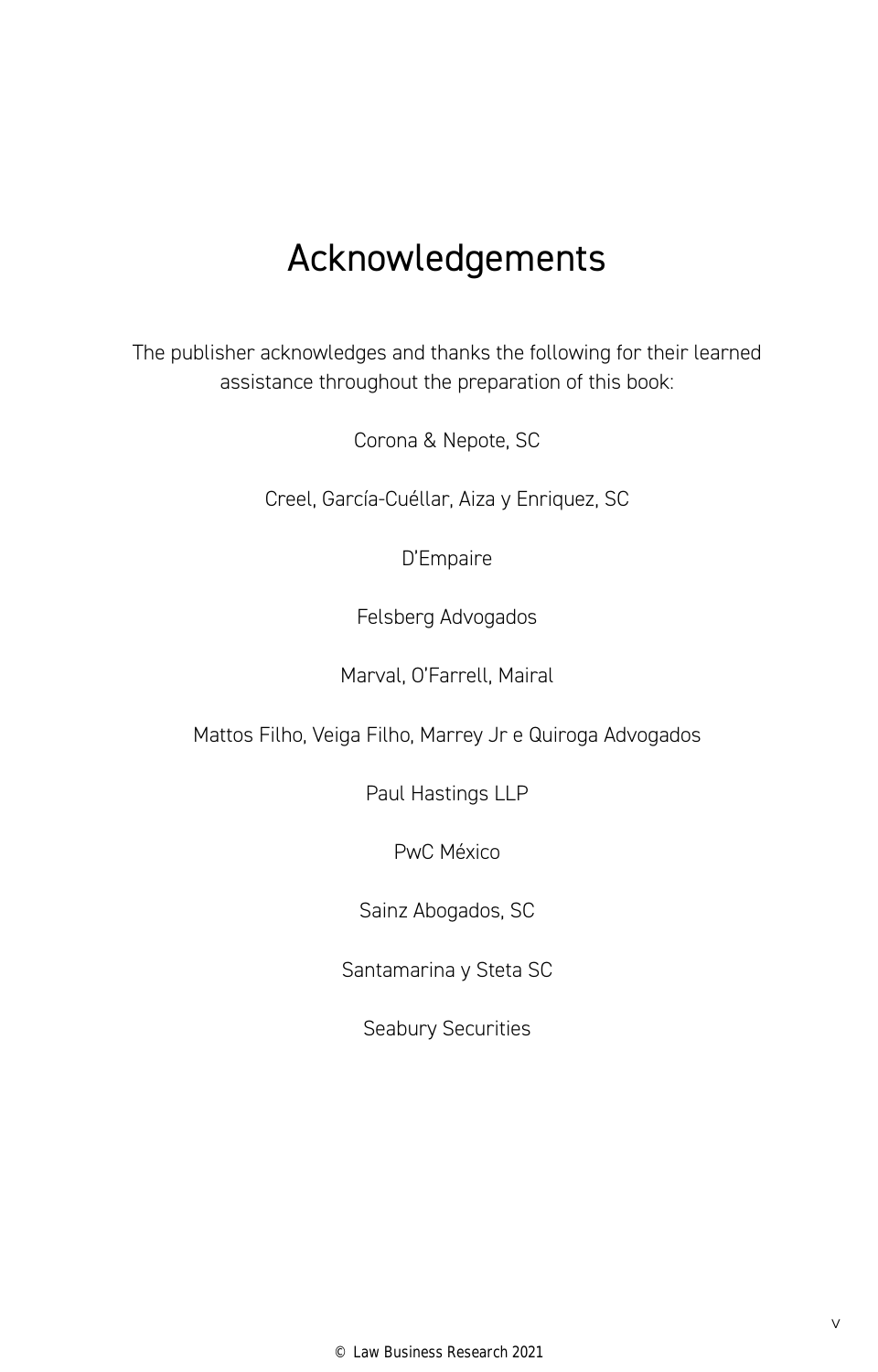### Publisher's Note

Latin Lawyer is delighted to publish *The Guide to Restructuring*.

Edited by Joy K Gallup and Michael L Fitzgerald of Paul Hastings LLP and containing the knowledge and experience of 25 leading practitioners from throughout the region and across disciplines, it provides guidance that will benefit all practitioners advising on restructurings in Latin America.

Restructurings are by their nature both international and deeply domestic, and moves to standardise and draw together the legislative framework in the region demonstrate the benefits and challenges of this trend. Understanding the commonalities, but also the differences, in both black letter law and common practice around the region is critical. This guide draws on the expertise of highly sophisticated practitioners to draw out these trends and give practitioners the tools they need. Its aim is to be a valuable resource for insolvency and restructuring advisers of all stripes as they play their role in the complex economic situation facing the region today.

We are delighted to have worked with so many leading firms and individuals to produce *The Guide to Restructuring*. If you find it useful, you may also like the other books in the Latin Lawyer series, including *The Guide to Corporate Compliance* and *The Guide to Mergers and Acquisitions*.

My thanks to the editors for their vision and energy in pursuing this project and to my colleagues in production for achieving such a polished work.

Clare Bolton Publisher September 2021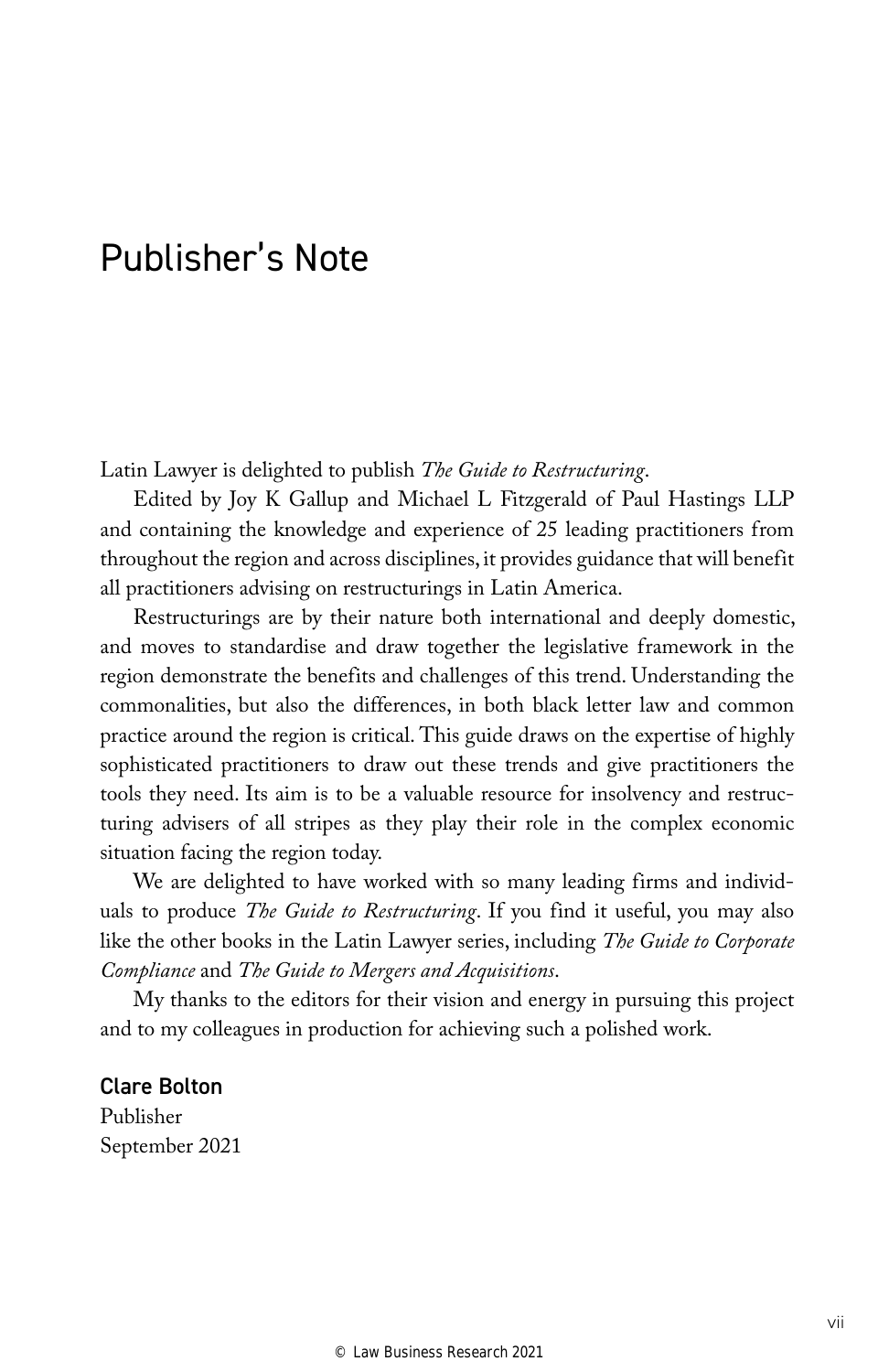### **Contents**

Introduction . . . . . . . . . . . . . . . . . . . . . . . . . . . . . . . . . . . . . . . . . . . . . . . . . . . . . . . . . . . . . 1 Joy K Gallup and Michael L Fitzgerald *Paul Hastings LLP*

#### **PART 1: INTRODUCTION**

|  | Recent Restructuring Reforms in the Region: Brazil          |
|--|-------------------------------------------------------------|
|  | Thomas Benes Felsberg, Fabiana Solano, Clara Moreira Azzoni |
|  | and Thiago Dias Costa                                       |
|  | Felsberg Advogados                                          |
|  |                                                             |

| Thomas S Heather                           |  |
|--------------------------------------------|--|
| Creel, García-Cuéllar, Aiza y Enriquez, SC |  |

#### **PART 2: DEVELOPMENTS ARISING FROM THE COVID-19 PANDEMIC**

| 3 | Covid-19-Mandated Court Closures and the Impact on |
|---|----------------------------------------------------|
|   |                                                    |
|   | Francisco José Rodríguez Nepote                    |
|   | Corona & Nepote, SC                                |
| 4 | Chapter 11 as a Restructuring Option for Latin     |
|   |                                                    |
|   | Pedro A Jimenez and Joy K Gallup                   |
|   | <b>Paul Hastings LLP</b>                           |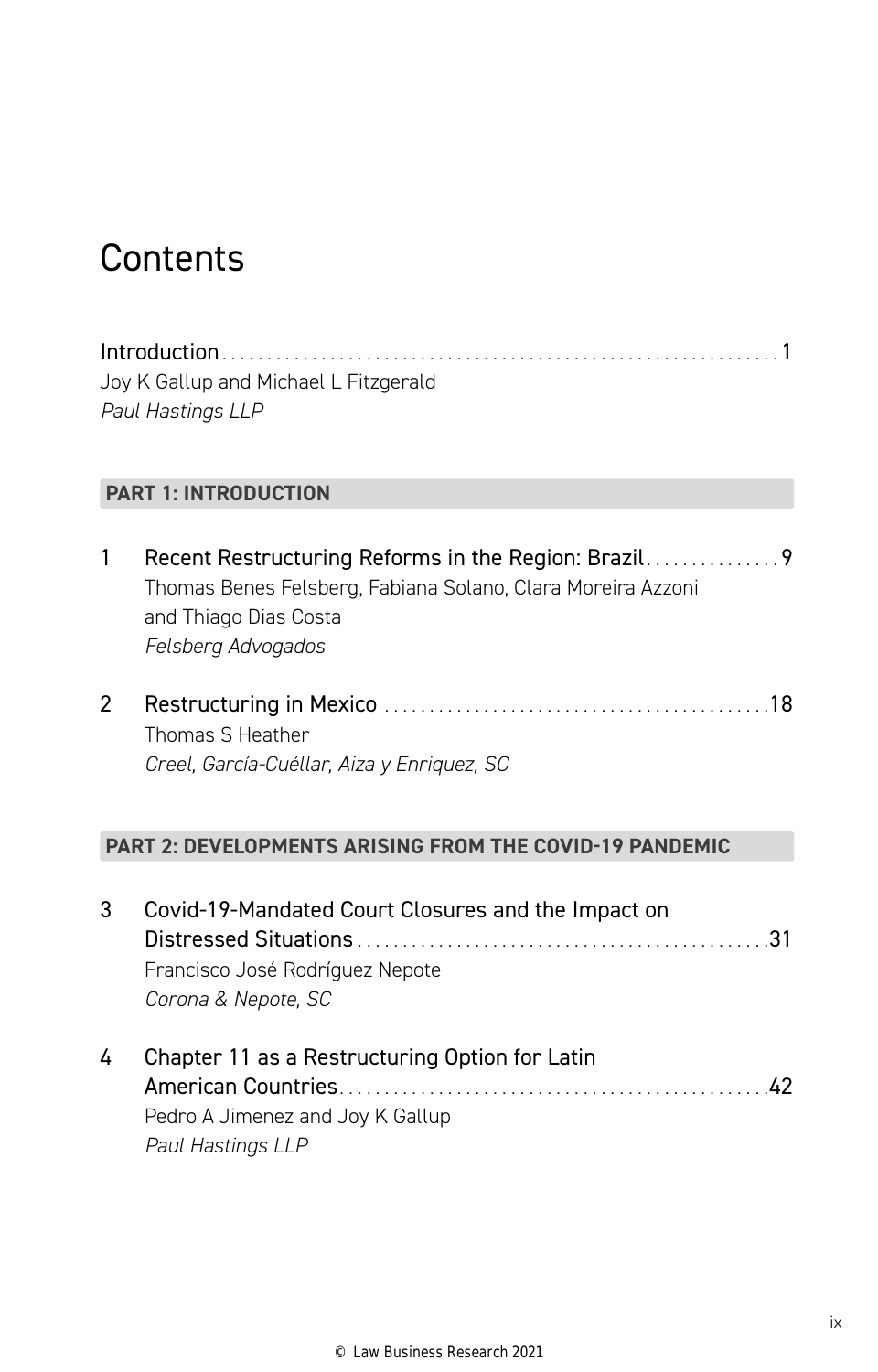| 5 | Impact of the Pandemic on Latin American M&A Transactions: |  |
|---|------------------------------------------------------------|--|
|   | Trends, Opportunities and Market Drivers 50                |  |
|   | Jorge Luis Moreno Félix, Jose Ignacio El-Mir Arnedo,       |  |
|   | Yazmín Cáceres Lucero and Mario Alberto Rocha García       |  |
|   | PwC México                                                 |  |

#### **PART 3: RESTRUCTURING OUTCOMES IN LATIN AMERICA**

| 6 The Interplay between Different Stakeholders in Mexican |  |
|-----------------------------------------------------------|--|
|                                                           |  |
| Alejandro Sainz and Ana Gabriela Avendaño                 |  |
| Sainz Abogados, SC                                        |  |

7 ESG as a Component in Restructurings . . . . . . . . . . . . . . . . . . . . . . . . . . 77 Juan Carlos Machorro, Ana Paula Ibarra and Guillermo Moreno *Santamarina y Steta SC*

#### **PART 4: SOVEREIGN RESTRUCTURINGS**

- 8 Lessons from the Argentine Perspective................................89 Fernando Daniel Hernández *Marval, O'Farrell, Mairal*
- 9 Refinancing Venezuela's Debt: Local Legal and Policy Issues . . 103 Fulvio Italiani, Carlos Omaña and Roland Pettersson *D'Empaire*

#### **PART 5: INDUSTRY CASE STUDIES**

10 Latin America's Ailing Aviation Industry . . . . . . . . . . . . . . . . . . . . . . . . . 115 Michael B Cox *Seabury Securities*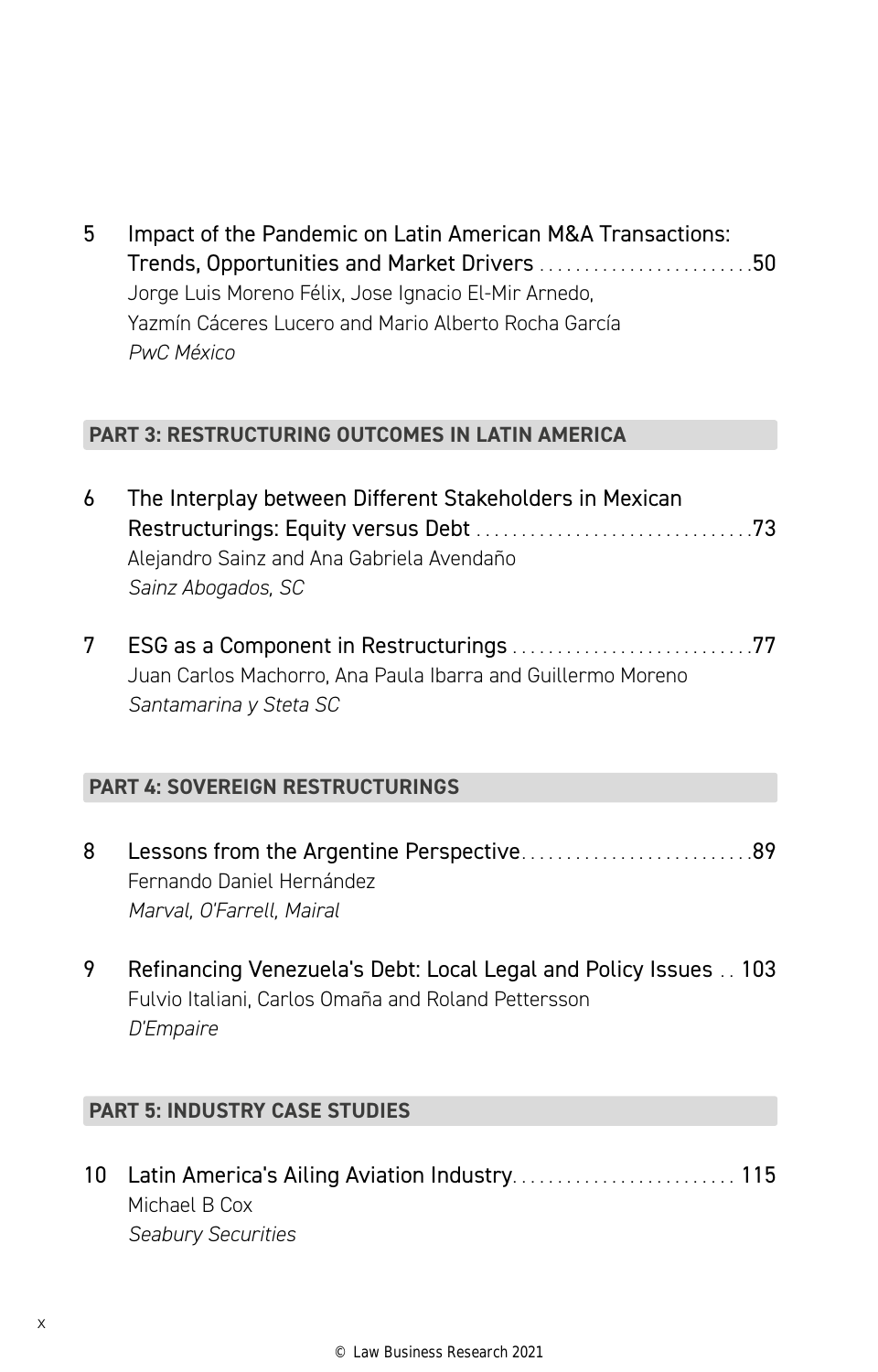11 O&G: Constellation and Broader Examples. . . . . . . . . . . . . . . . . . 125 Marcelo Ricupero, Stefano Motta and Mariana Leoni Beserra *Mattos Filho, Veiga Filho, Marrey Jr e Quiroga Advogados*

#### **APPENDICES**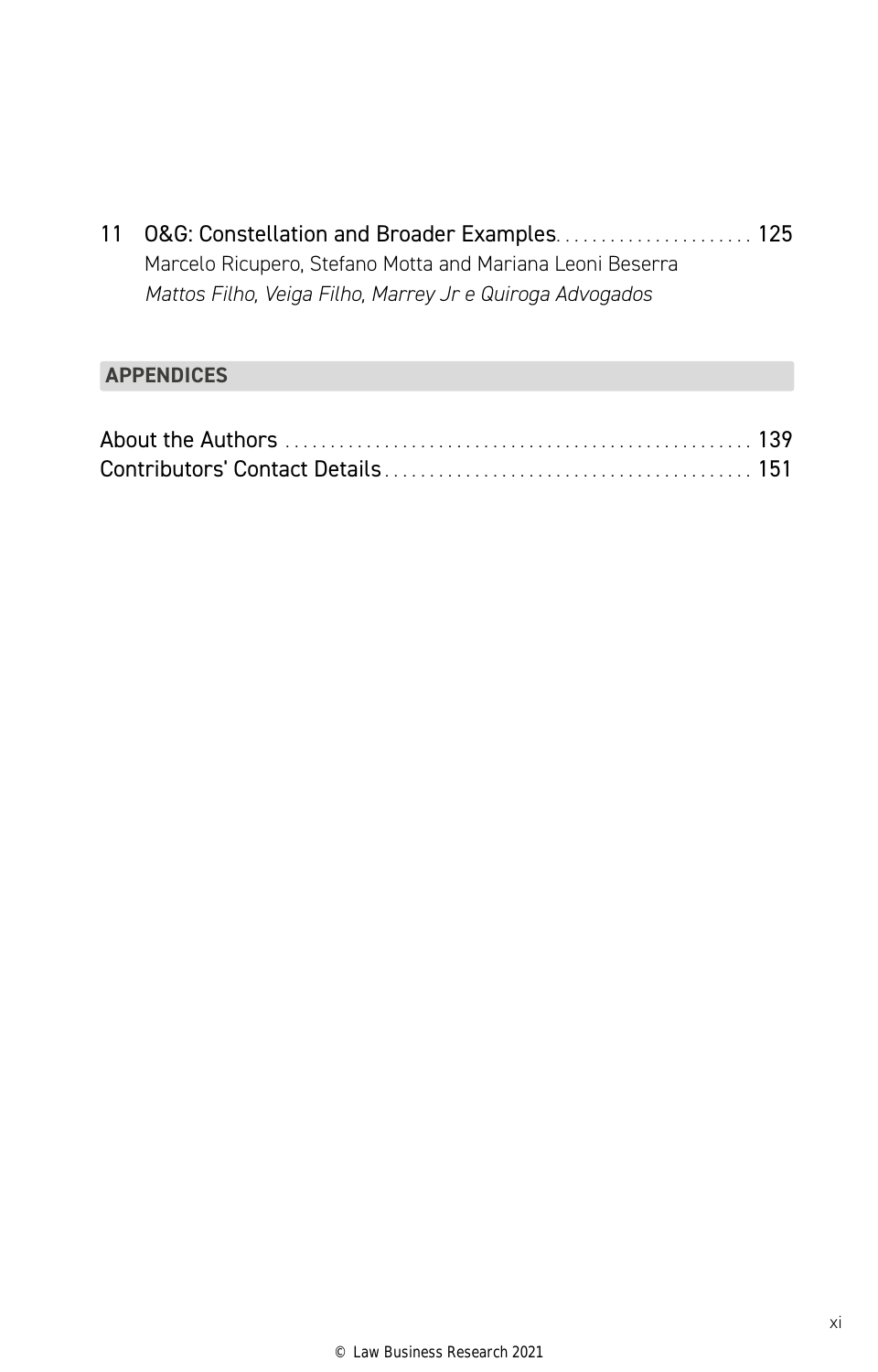# **Part 1** Introduction

© Law Business Research 2021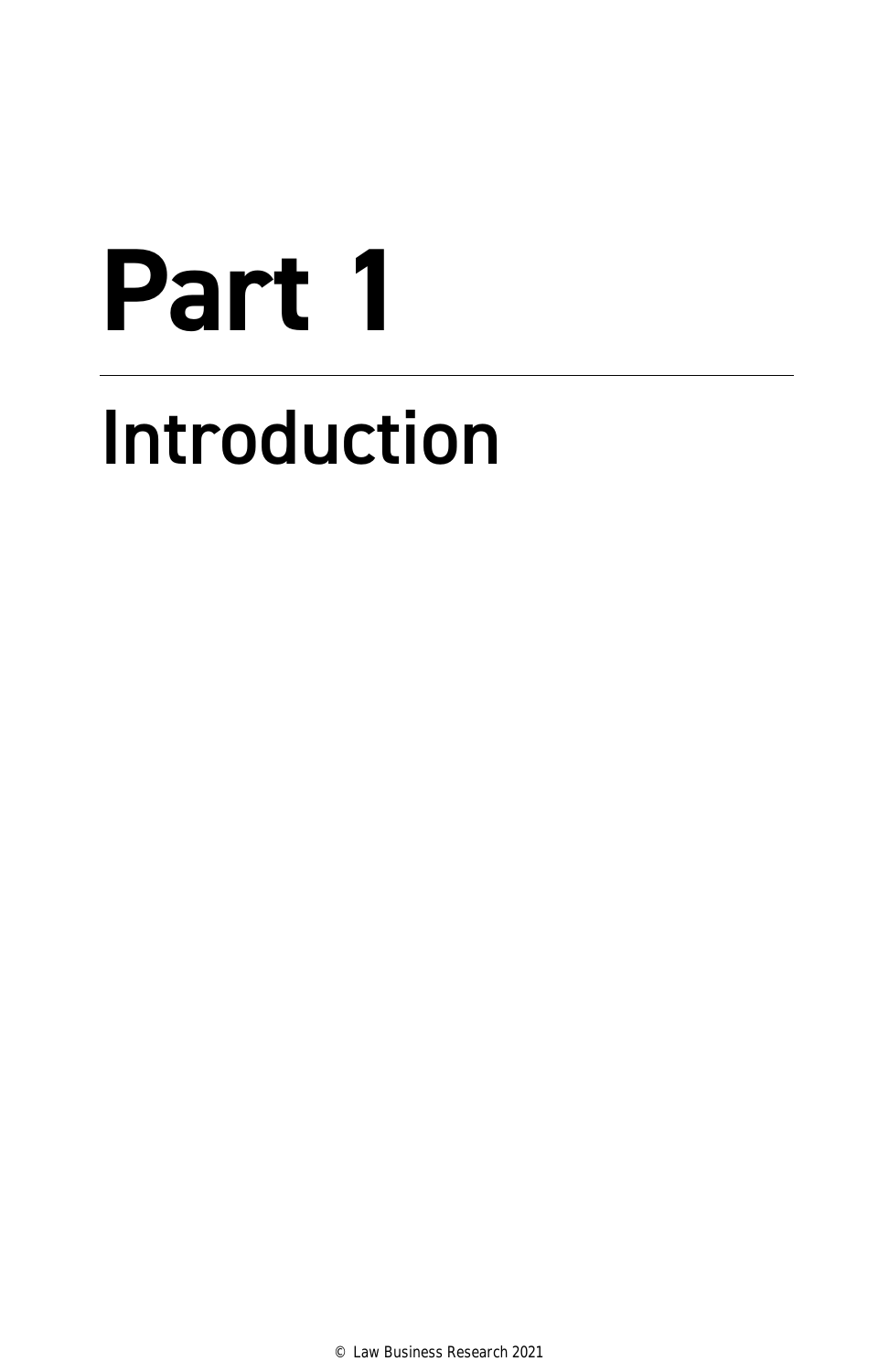#### CHAPTER 1

## Recent Restructuring Developments in the Region: Brazil

Thomas Benes Felsberg, Fabiana Solano, Clara Moreira Azzoni and Thiago Dias Costa<sup>1</sup>

#### Overview of recent reforms in Brazilian Bankruptcy Law

The current Brazilian Bankruptcy Law, enacted in 2005, represented a major paradigm shift from the previous bankruptcy legislation, which by then had been in force for more than 60 years. With the 2005 Law, the legislators recognised the obsolescence of the rules relating to companies facing financial crisis (which focused solely on liquidation) and introduced elaborate turnaround mechanisms through collective negotiation between a debtor and its creditors – the judicial and extrajudicial (pre-pack) reorganisation proceedings, both heavily influenced by the Chapter 11 proceeding of the US Bankruptcy Code.

Having represented such a profound shift from the previous legislation, introducing mechanisms which at that point were entirely new to Brazilian legal practice, it is not surprising that the 2005 Law has been severely criticised since its inception. Problems with the legislation were accentuated with the passage of time and the maturity of the judicial practice of reorganisation proceedings, making clear, from quite early on, that there was a need for reform.

In 2020, the deep economic recession caused by the covid-19 pandemic increased the challenges already being faced by Brazilian companies and Brazil's economy as a whole – both were already weakened by successive economic crises

<sup>1</sup> Thomas Benes Felsberg, Fabiana Solano and Clara Moreira Azzoni are partners and Thiago Dias Costa is a senior associate at Felsberg Advogados.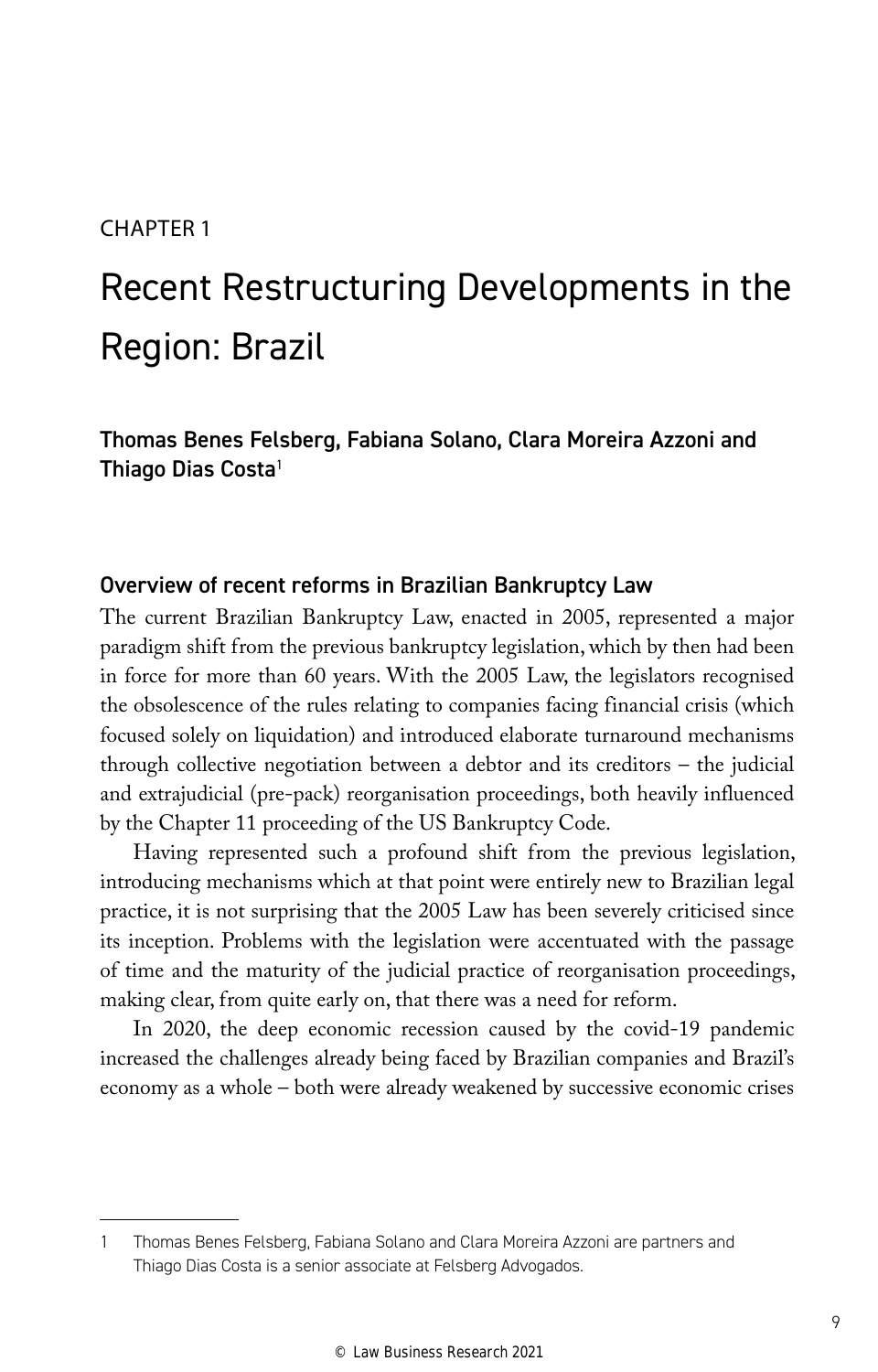resulting from the unstable political situation in the country. These circumstances highlighted the need for an urgent and comprehensive reform of bankruptcy legislation, which was already more than 15 years old.

The expected reform came – after a great deal of discussion – through Federal Law No. 14,112/2020, approved in December 2020 and entering into full force and effect in January 2021. This piece of legislation changed several provisions of Law No. 11,101/2005 (the Brazilian Bankruptcy Law) and introduced a series of material changes in reorganisation and bankruptcy proceedings, the most relevant being:

- the possibility of presentation of an alternative plan by creditors if an insolvent company does not present its plan or if the presented plan is rejected;
- the introduction of new treatment for debtor-in-possession (DIP) financing;
- healthy reforms of the liquidation in bankruptcy system, including a 180-day deadline to complete the sale of all assets;
- the possibility of selling the debtor company or group of companies as a whole, with the restructured indebtedness, to a new investor interested in continuing the business, including measures to protect the buyer from being held liable for the seller's other debts;
- an improvement in the tax treatment of distressed companies;
- the option to replace in-person creditor meetings with virtual meetings or written adherence terms that prove the achievement of the deliberation quorums;
- new rules for substantive consolidation, with proposed objective criteria to guide its application by the courts;
- the possibility of replacing the two-year judicial monitoring of insolvent companies with private monitoring (thus terminating the reorganisation procedure with the court's confirmation of the plan);
- reduction of the quorum needed to approve pre-packaged reorganisation plans, from 66 per cent to more than 50 per cent of the claims of each impaired class of creditors; and
- the possibility of a fresh start for insolvent companies and related individuals, with a significant reduction of the applicable time frames.

The main objectives of the reorganisation proceedings, as introduced by the 2005 Law, can be described as (1) providing mechanisms for the debtor to reorganise its capital structure and overcome its liquidity problems, avoiding the aggravation of a financial crisis that would evolve into an irreversible liquidation, and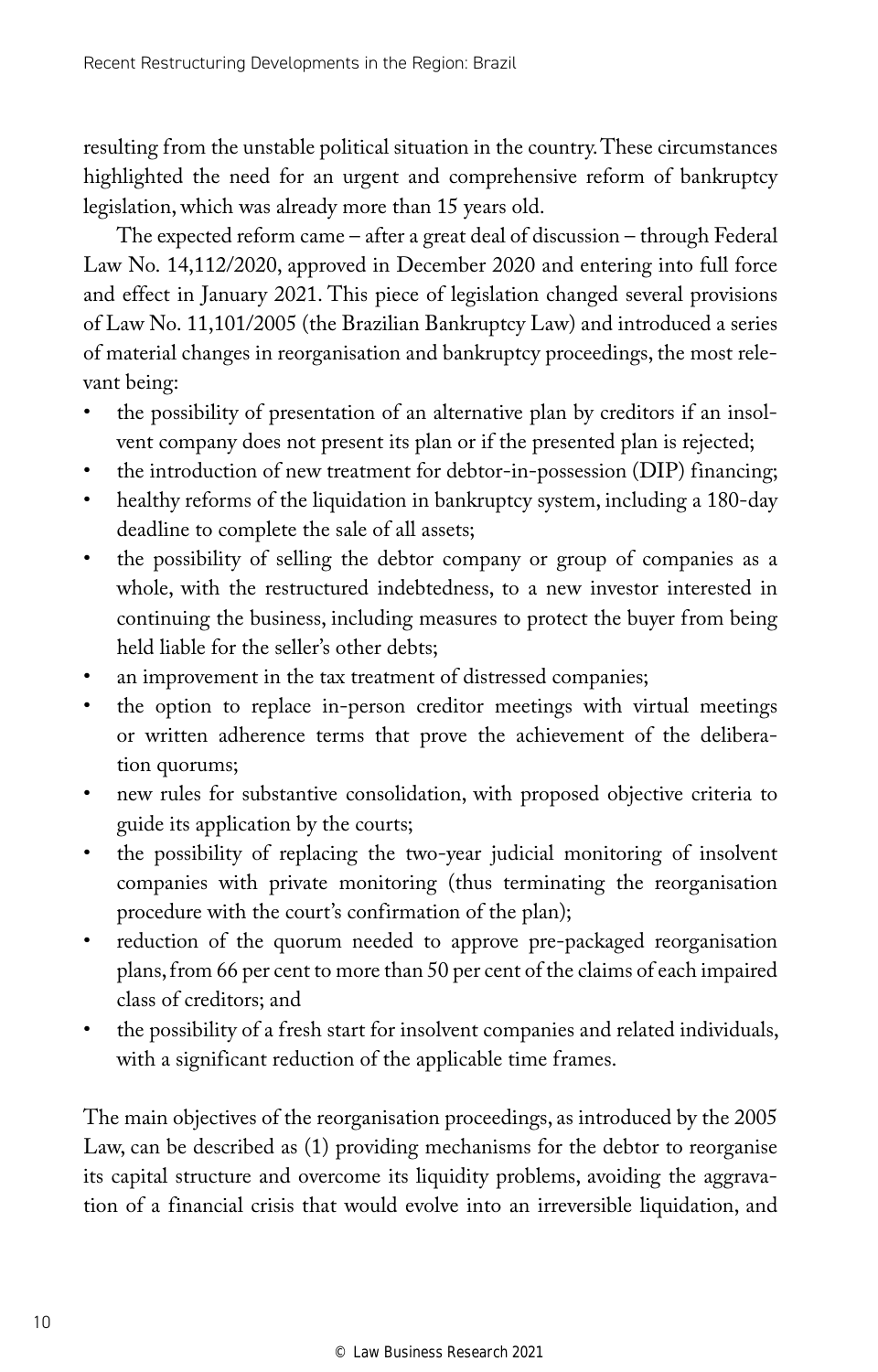(2) saving creditors from a destructive and unsatisfactory predatory rush for the debtor's assets, since it is assumed that the debtor company does not have sufficient assets to cover the full payment of its debt.

In a judicial reorganisation, the debtor is obliged to present a reorganisation plan containing a detailed description of the process being employed to turn around its business. Creditors with the right to vote on the plan are organised into four distinct classes: labour, secured, unsecured and small business. Decisions about the plan are made separately by each class under a simple majority rule (more than 50 per cent), which can involve headcount or claim value, depending on the class. The decision made by the creditors as a group will affect dissenters.

The new 2020–2021 rules were enacted with the declared intention of improving the tools available for the recovery of the debtor. To this end, the new rules strengthened the position of creditors (as discussed below in more detail) and imposed new challenges on debtors in addition to those experienced previously.

Below, we discuss some of the more relevant changes introduced by Law No. 14,112/2020 and their potential consequences.

#### Creditors' reorganisation plan

Traditionally in Brazil, it has been assumed that the debtor would be the only qualified agent to propose its own judicial reorganisation plan. The concept was that, since the debtor is the sole conductor of its economic activity, of which it remains 'in possession' during the judicial reorganisation proceeding, only the debtor would know which paths and measures would or would not be viable for its own turnaround. The creditors would have the role of negotiating and approving the plan, but its proposal or any modification in its terms should always require the debtor's consent.

Reversing that traditional assumption, undoubtedly one of the most important of the many changes made to the Brazilian Bankruptcy Law by the 2020–2021 reform, is the possibility of a group of creditors presenting a reorganisation plan that will then be voted on by the creditors and, if approved and confirmed, will be imposed on the debtor regardless of its agreement.

Under the reform, there are two instances in which creditors can present a reorganisation plan. The first is based on the concept of an 'exclusivity period', as adopted by the US Bankruptcy Code. The Brazilian reform partially adopted this concept by providing that if the plan presented by the debtor is not voted on by creditors within 180 days, creditors are entitled to propose a plan (provided that certain requirements are met). The Law continues to provide that the debtor must present a plan within a non-extendable period of 60 days after publication of the decision that commences the judicial reorganisation, under penalty of liquidation.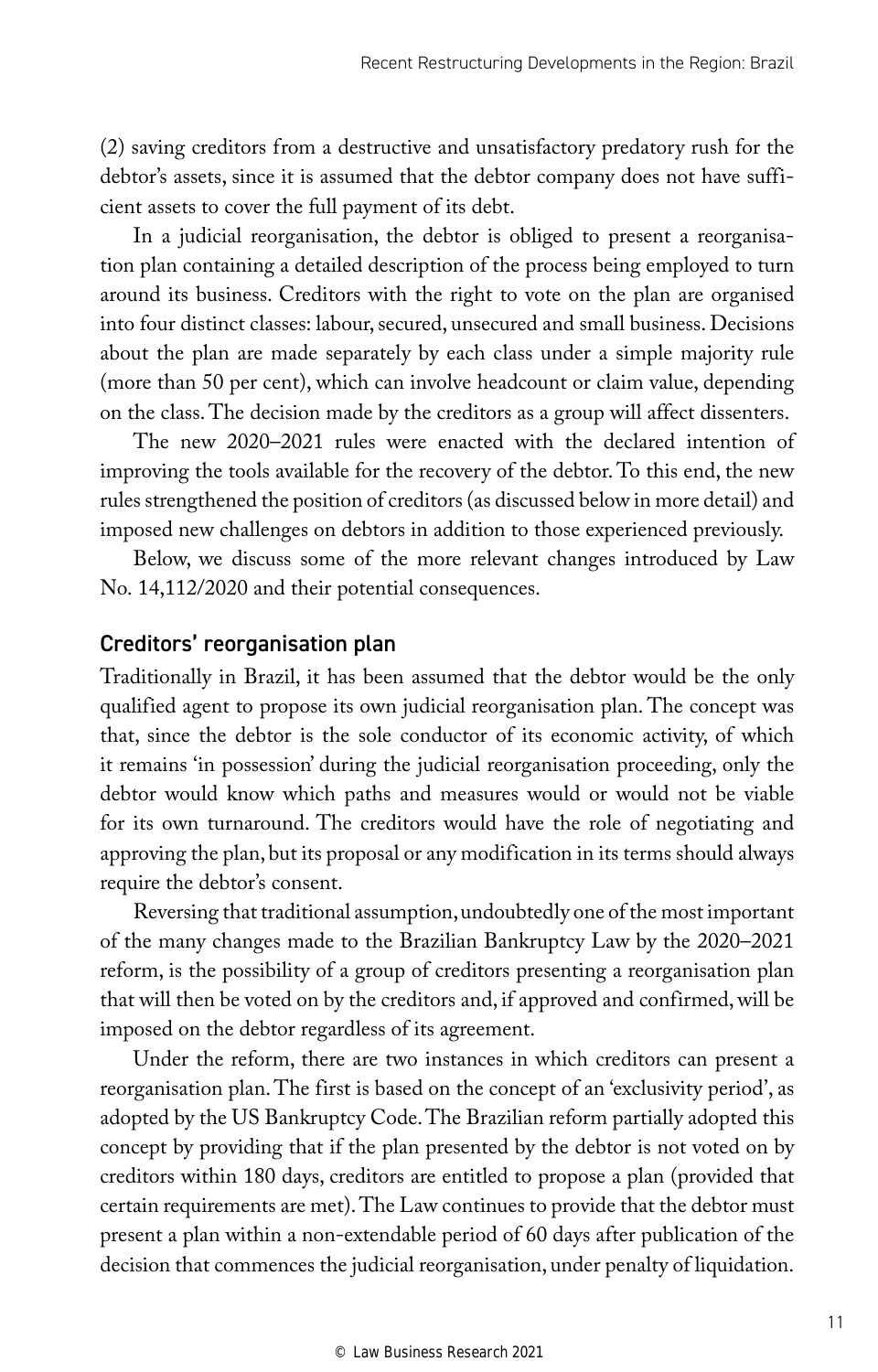The second instance in which creditors are allowed to submit a reorganisation plan is if a plan presented by the debtor is rejected by a general meeting of creditors. If this happens, the bankruptcy trustee will ask the creditors if they wish to be granted a further 30 days so that a creditors' plan can be presented. The granting of this additional term must be approved by creditors representing more than half of the claims present at the meeting and there is no provision allowing for any extension to this term. If the creditors do not approve this additional term, or if it lapses without any plan being presented, the judicial reorganisation may be converted into a liquidation in bankruptcy. If the creditors approve the additional 30-day period for the filing of a plan by the creditors, the 180-day stay period is considered automatically renewed.

For the creditors' plan to be presented for approval by vote, it must meet the following requirements:

- The plan presented by the debtors (and rejected by the general meeting of creditors) does not fulfil the requirements for approval via cramdown.
- The plan must be supported or subscribed by more than 25 per cent of the impaired claims, or more than 35 per cent of the claims presented at the general meeting of creditors that rejected the debtor's plan.
- The plan must describe the process of reorganisation and be accompanied by feasibility and assessment reports.
- The plan cannot impose new obligations on the debtor's equity holders.
- The plan must release the personal guarantees provided by third-party natural persons (not legal entities) in favour of creditors who propose the plan or who approve it.
- The plan may not impose on the debtor or its equity holders greater sacrifice than they would bear in the case of a liquidation in bankruptcy.

It is important to note that, apart from the above-mentioned rules regarding the debtor's equity holders and no worse conditions than those they would face in a liquidation, the law imposes no restrictions on the content of the creditors' plan. This plan can provide virtually everything that can be provided for by the debtor's plan – including debt-to-equity conversion (under conditions set by the creditors themselves) and any consequent change in the control of the debtor company, subject to granting withdrawal rights to the debtor's equity holders.

One of the main consequences of a creditors' plan is a significant increase in the power and influence of creditors in the fate of the company under reorganisation. Creditors (who, until recently, could only approve or reject the debtor's proposal) may now take an active role, being able to prepare and impose their own reorganisation proposal, simply by rejecting the debtor's proposal. It is interesting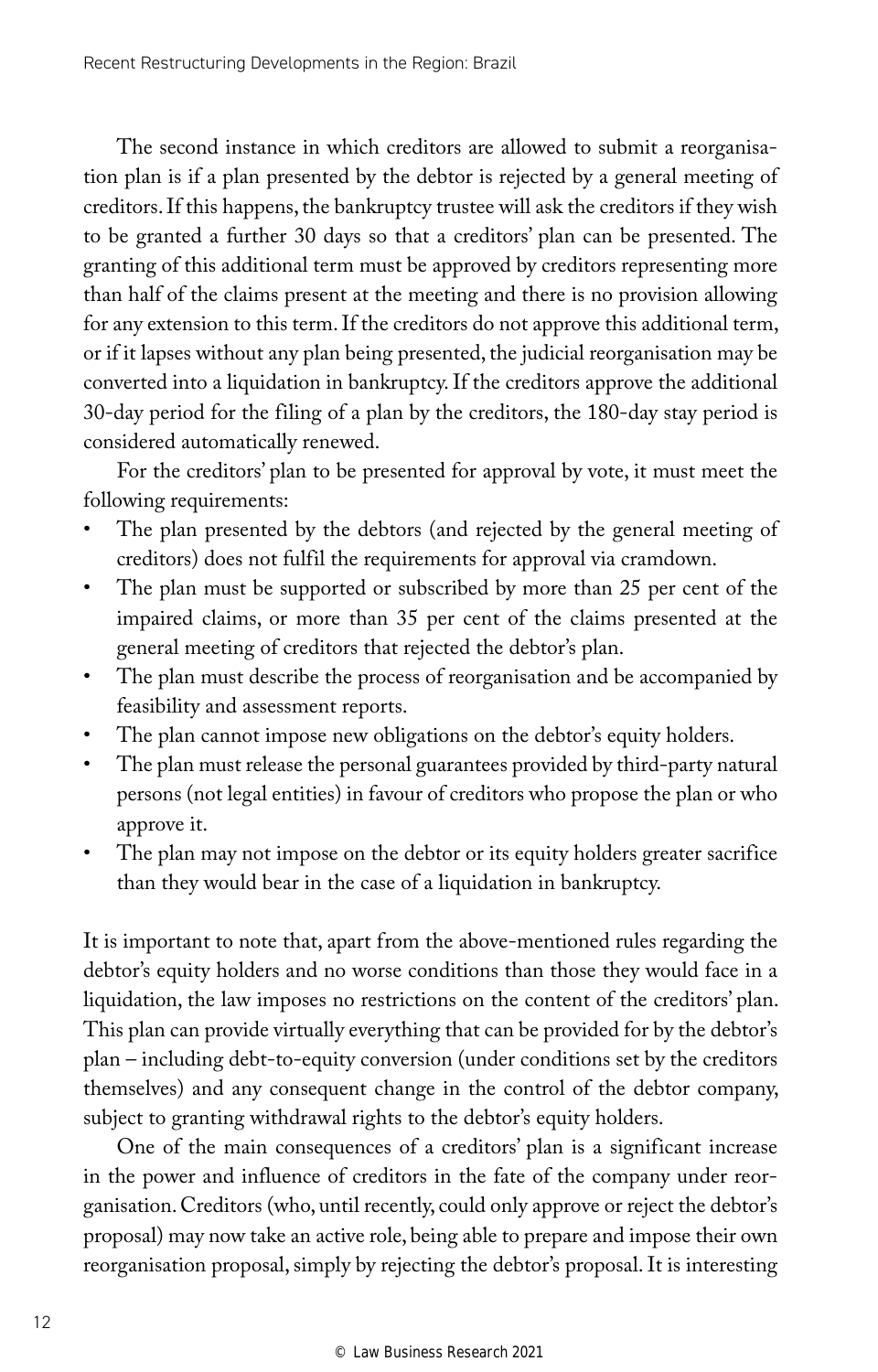to note that there is no express restriction on the vote of creditors who have offered the plan, which could eventually raise a potential conflict of interest between these creditors (who have sufficient claims to draft and propose the plan) and the others (who do not have enough claims to influence it). However, the courts have been granted the power to decide whether a plan complies with insolvency law guidelines.

In view of the significant effect they could have in practice, the legal community had some reservations about the provisions relating to the creditors' plan. For example, it has been criticised for allegedly resulting in an excessive imbalance of power in the negotiations between the debtor and its creditors, as certain groups of creditors may tend to reject the debtor's plan (albeit reasonable) just to be able to impose their own version of the plan (which may not be as reasonable). There is also no express legal requirement that the creditors' plan be concerned with preserving the debtor company (one of the central pillars of the Brazilian Bankruptcy Law), nor with protecting the interests of other stakeholders. The courts will probably act to restrain abusive plans as case law has been developing in this area in recent years.

The creditors' plan may well become an interesting tool for investors who are interested in acquiring control over distressed companies. The express provision that the creditors' plan may provide for debt-to-equity conversion and impose a change of control allows potential investors to acquire non-performing loans and other claims against the debtor company and organise a takeover of the debtor company through the approval of their own judicial reorganisation plan. The new law also permits the free and clear acquisition of distressed businesses and companies, with their debt restructured. It is expected that case law will evolve significantly in the coming years, as potential transactions are submitted to the judiciary for the resolution of insolvencies. At present, it is noticeable that there is an increase in negotiations to resolve insolvencies – an interesting and positive development in this area.

#### New DIP financing rules

Another major innovation brought about by the 2020–2021 reform concerns the provision of express rules for the financing of companies undergoing judicial reorganisation – known as DIP financing. The Brazilian Bankruptcy Law, as enacted in 2005, did not contain express rules to guarantee any type of priority or security to lenders interested in lending new money to companies undergoing judicial recovery. As a result, access to credit by companies undergoing reorganisation has always been very restricted, which has contributed greatly to the low success rate of judicial reorganisations to date in Brazil.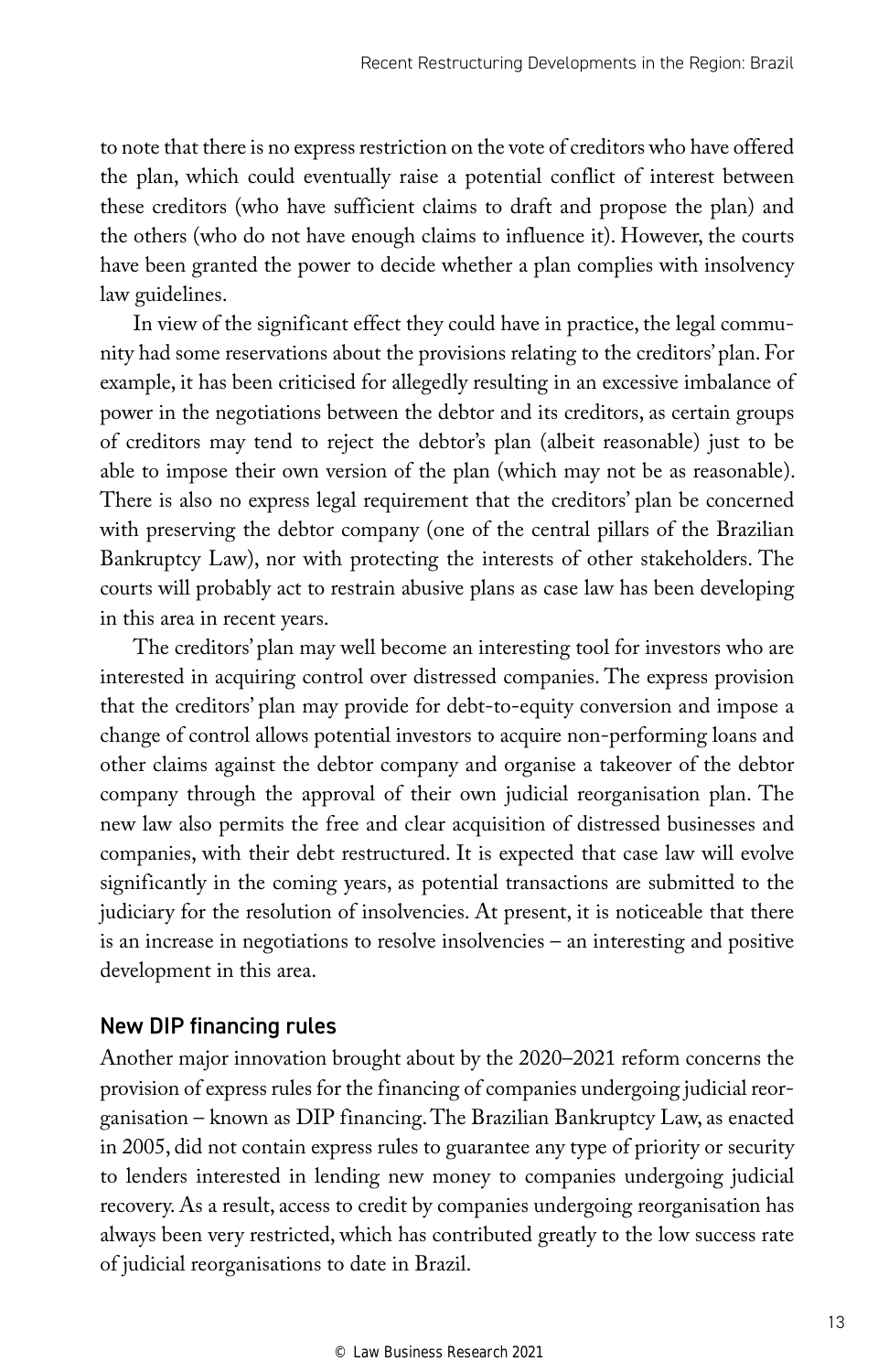In an attempt to change this situation, the reform introduced new rules regarding DIP financing, creating a partial priming, by allowing second-degree guarantees of assets securing debts, the value of which is less than the guarantee. According to these rules, the court, after hearing the creditors, may authorise the debtor to contract loans guaranteed by its own fixed assets or those of third parties, to finance the debtor's activity, to obtain funds to cover the expenses of the restructuring and to preserve asset value.

DIP financing operations authorised by the court have the following advantages:

- they can be provided or guaranteed by any person, including equity holders of the debtor and other companies in its economic group;
- they may involve subordinated guarantees (except if fiduciary) without the need to obtain the consent of the creditor holding the senior guarantee;
- claims derived from the DIP loan (limited to the amounts actually disbursed by the creditor) are given superior priority in bankruptcy; and
- the priority and the guarantees are not prejudiced if the decision authorising the DIP loan is overturned by the court of appeals, or in the event of the debtor's liquidation decree.

The new rules are not immune to criticism, however, as there are aspects that are not clearly defined, for example, in respect of superior priority and whether DIP loans authorised by the plan would still require court authorisation. These questions will need to be clarified in future court cases.

In general, we expect that the new statutory rules on DIP financing will generate greater confidence for potential lenders and will stimulate the financing market for companies in distress.

#### A faster and more efficient liquidation proceeding

In addition to the changes relating to reorganisation proceedings, another main focus of the reform was the process for liquidation in bankruptcy. Liquidation proceedings in Brazil have always been very inefficient and they have tended to last for many years. Under these circumstances, it is very common for assets to get lost in a long and bureaucratic process, remaining unsold for a long time and without adequate protection, consequently losing a considerable part of their value. Such long liquidation proceedings not only clog up the courts and are bad for the economy, but also represent an unnecessary burden to individuals.

To eradicate this situation, the new rules now foresee, as one of the general objectives of the bankruptcy process, the optimisation of the productive use of assets, through the rapid liquidation of unviable companies and the efficient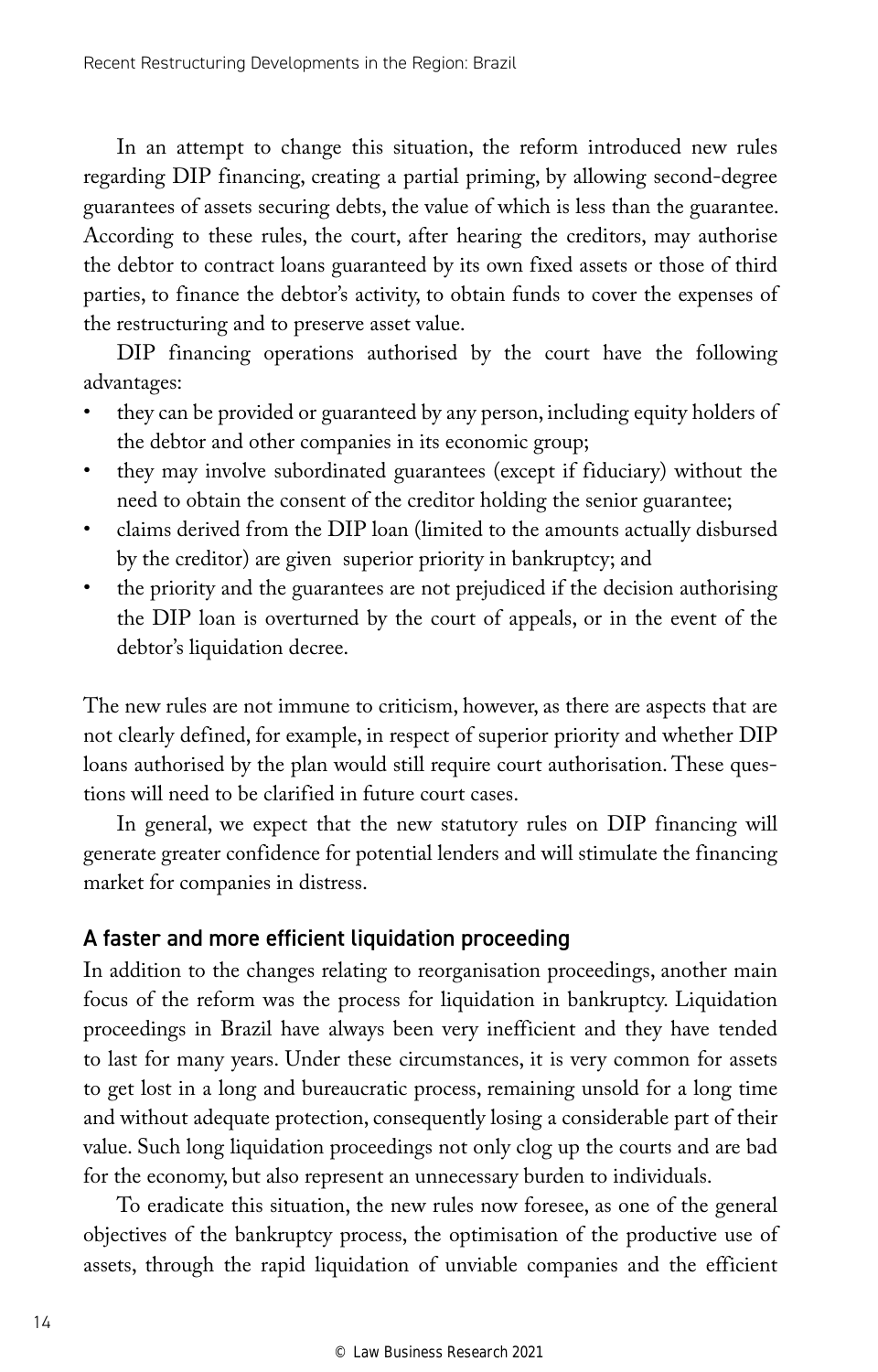reallocation of their assets and resources in the economy. More specifically, the law provides that a bankruptcy trustee must present an organised liquidation plan for the assets, which shall provide for a period not exceeding 180 days for the sale of all of such assets. Failure by the bankruptcy trustee to comply with this term may lead to his or her dismissal.

To make it possible for asset sales to take place within such a short period (180 days), the new rules also removed the restrictions concerning the minimum price at which such assets may be sold. More specifically, under the new rules, sales of assets in liquidation proceedings are not impaired by the legal concept of 'unrelated to base cost' – according to which assets in a judicial proceeding cannot be sold for less than 50 per cent of their appraised value under any circumstance. This means that, for the sale to take place quickly, the assets may be sold at extremely attractive prices.

Despite the good intentions of the new rules, we believe they will be effective only to the extent that the courts embrace the reasons why they were enacted. In any event, whether or not they will result in an effective reduction in the duration of the bankruptcy process as a whole, it is clear that the new rules, by establishing the sale of all assets in such a short period, may generate good investment opportunities for domestic and foreign investors who are interested in acquiring assets from companies being liquidated.

#### Adoption of the UNCITRAL Model Law

The Brazilian Bankruptcy Law, as enacted in 2005, lacked any provisions regarding cross-border insolvency cases, or even cases of insolvency of corporate groups in general. The absence of specific legislation for cross-border cases, coupled with the rise in the number of such cases, led to a lack of legal certainty with respect to the recognition of foreign insolvency decisions and proceedings, which is inconsistent with the requirements of modern economies.

In attempting to close that gap, the 2020–2021 reform adopted the Model Law on Cross-Border Insolvencies issued by the United Nations Commission on International Trade Law (the UNCITRAL Model Law). Law No. 14,112/2020 introduces a new chapter in the Brazilian Bankruptcy Law entirely dedicated to international insolvency, in which the UNCITRAL Model Law is adopted almost in its entirety, with very few necessary adaptations to make it compatible with the Brazilian legal framework.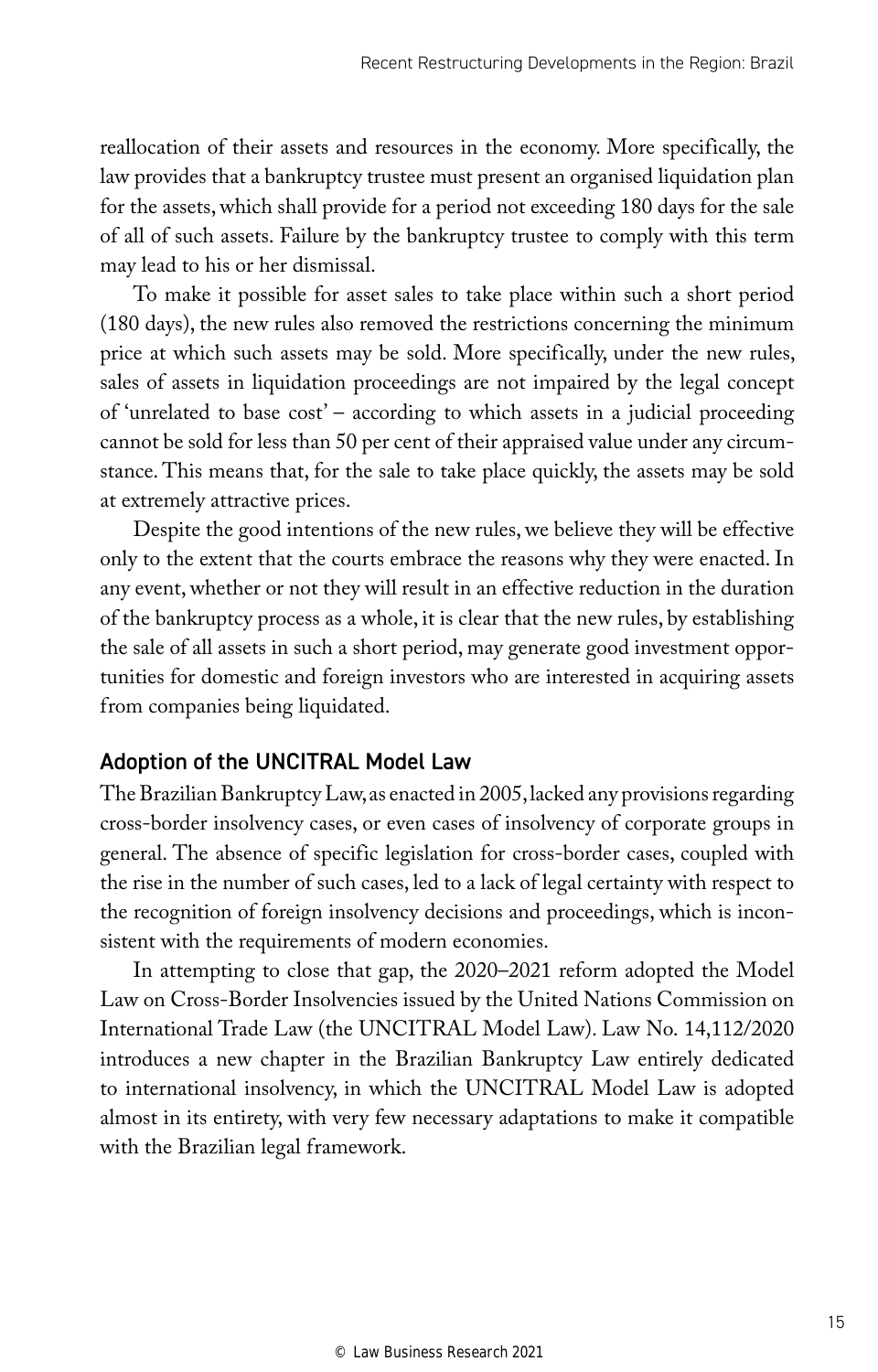In addition to the general provisions relating to international insolvency, Law No. 14,112/2020 also presents specific rules concerning and, in many ways, reaffirming:

- equal standing of the rights held by foreign and Brazilian creditors in insolvency processes;
- access to Brazilian jurisdiction by foreign representatives;
- requests to Brazilian courts for recognition of foreign proceedings;
- cooperation between foreign and Brazilian courts; and
- specific regulations for proceedings running concurrently in Brazil and overseas.

The adoption of the UNCITRAL Model Law as a reference for cross-border insolvency rules in the Brazilian Bankruptcy Law is one of the most important aspects of the reform. The inclusion of solid and tested rules in the area will avoid many of the problems that have already occurred in other cases and will bring much more reliability to the courts in deciding on cross-border matters.

#### New role for hedge funds in reorganisation

As already mentioned, one of the main consequences of the reform is the attribution of greater power to creditors. This occurs both through the inclusion of the possibility for creditors to offer a reorganisation plan, as explained above, and through the inclusion of a number of guarantees and protections for certain unimpaired claims (not subject to the reorganisation proceeding), including a rule that states that 'unimpaired' creditors have the right to file for the debtor's liquidation in bankruptcy if the latter disposes of assets in such a way that there are no assets or insufficient cash flow to pay these unimpaired claims. This provision particularly benefits financial institutions, which are often holders of fiduciary guarantees and, therefore, unimpaired by legal determination.

In these circumstances, in which greater power is attributed to large financial creditors, attention may be drawn to an especially important player, which could come to have a decisive influence on reorganisation procedures going forward: the hedge fund.

It is a fact that, with the new dynamics of the reorganisation proceedings, the power of large creditors (banks and financial institutions) increases, as does the tendency of creditors to unite into large groups to strengthen their influence. In this circumstance, smaller creditors and those who are unable to unite into groups lose much of their influence and, consequently, tend to sell their claims. This circumstance increases the supply of non-performing loans and other claims held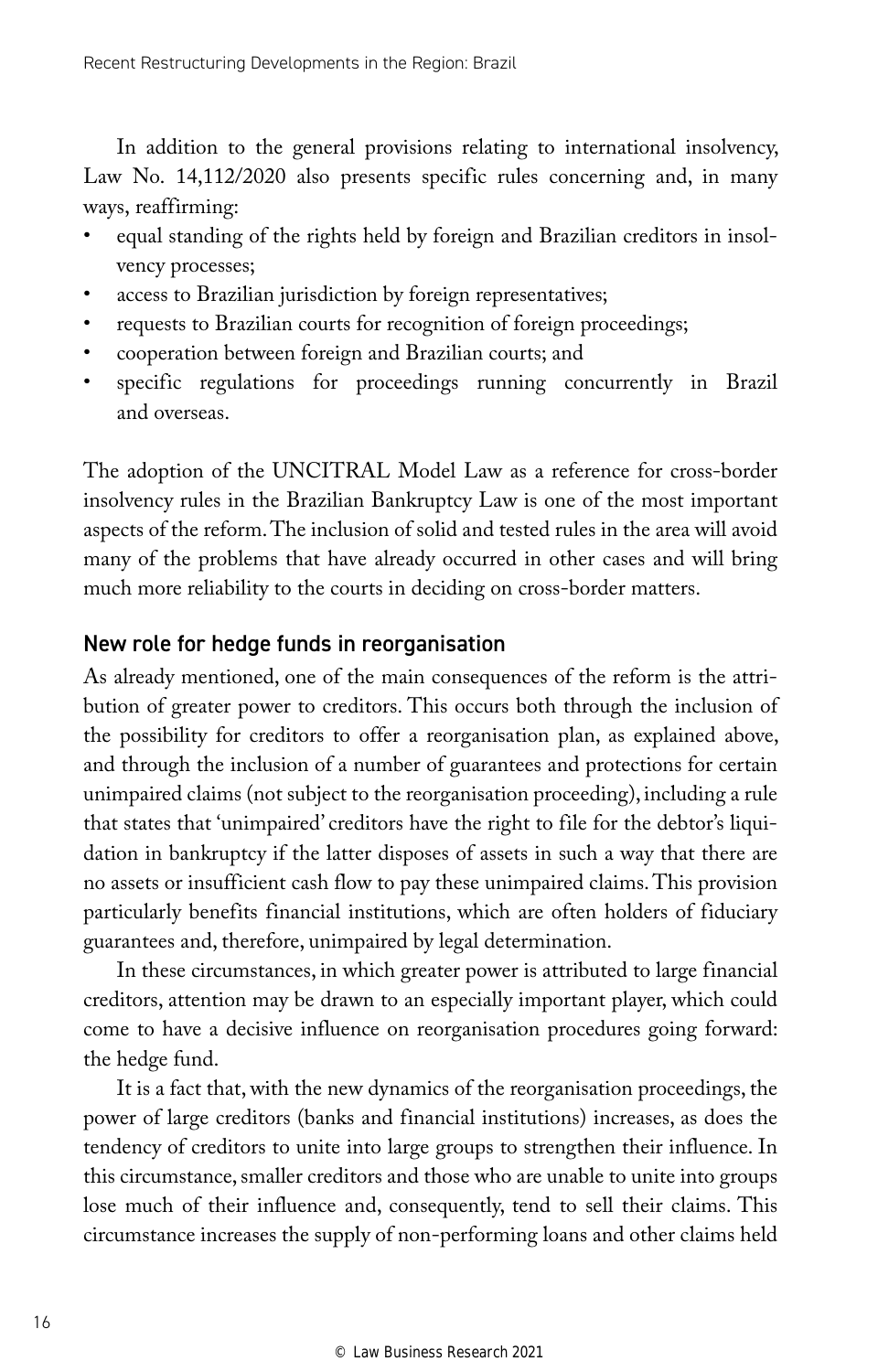by smaller creditors (with a consequent reduction in the price of these claims), thereby encouraging the activity of hedge funds and bringing good business opportunities to those that specialise in distressed investment.

With the acquisition and pooling of a good number of claims from smaller creditors, hedge funds may also prove to be an important part of the development of a reorganisation strategy – either through the union with large financial creditors with the purpose of structuring operations for the acquisition of control of the debtor company, or through opposition to these large financial creditors, preventing such a strategy from being carried out. In any case, this opens a compelling and unprecedented door for hedge funds looking to invest in distressed companies, with very interesting opportunities ahead.

#### **Conclusions**

Overall, despite a number of issues and points to be noted, the changes that the 2020–2021 reform brought to the discipline of the Brazilian Bankruptcy Law are welcome. In particular, the new rules that privilege lenders and investors should be highlighted, since they can contribute to the creation of an important market – still non-existent in Brazil – for granting credit to companies in distress. It is true that some aspects of the reform deserve more attention, many of which are mentioned above, but the initial balance is that the advantages of the reform outweigh the disadvantages. These positive effects are expected to be felt in practice very soon.